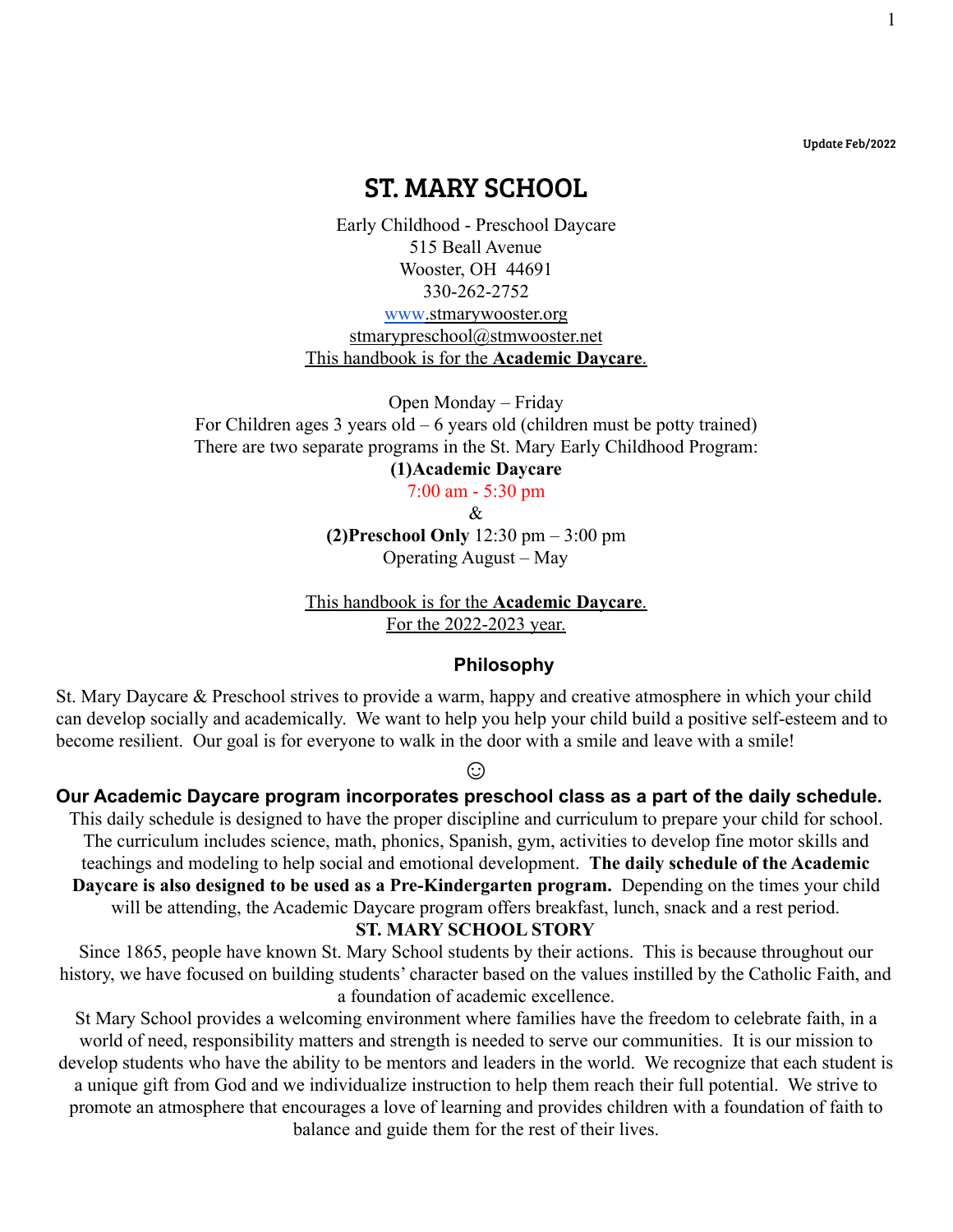### **Welcome**

Thank you for your interest in the early childhood programs here at St. Mary. We are proud to offer you a program that is specifically designed to help your child prepare for school!

If at any time you have questions regarding your child please contact us at 330-262-2752. Please note that the St. Mary Daycare & Preschool phone number is different from the St. Mary School elementary school number.

### **Transitioning**

There is Orientation in August to provide the parent and child an opportunity to visit our classroom.

There is a Parent Meeting within the first two weeks to acquaint the parents with our program and to answer any questions. Please, NO CHILDREN at the parent meeting.

Conferences will be held to share results of the formal assessments and screenings that we conduct. In addition to conferences the results can be shared through a letter and/or conversation. We also transmit information regarding the children electronically to the state.

We provide newsletters with activities and tips to help your child transition from home to preschool and from St. Mary School Preschool/Daycare program to out of our program.

Children that leave our program at the end of our school year to move to kindergarten are given a Preschool Certificate. Children that transition from our program due to any other circumstances are given a goodbye momento.

### **Volunteers**

In accordance with policy set forth in Senate Bill 187, if we use parent volunteers in our program we may ask that volunteer to be fingerprinted.

# **Ready for School**

There are several things your child will need:  $\Box$  A full change of clothing  $\Box$ Child must always be dressed in tennis shoes and clothes the child can manage  $\Box$  In the winter – the child must have snow pants, boots, hat, gloves and coat  $\Box$  a beach towel for nap time

### **Book Bag**

Your child will need a bag with an extra set of clothing and a large plastic bag for situations where soiled clothing will need to be sent home. Please note, it is a sanitation regulation that we can not rinse soiled clothing, so please do not be offended if you get soiled clothing sent home in the plastic bag. Book bags are to be hung on the hooks outside the Preschool & Daycare Main Room.

# **Dress Code**

We do not require a uniform like the Elementary School – however, it is VERY important for your child to follow our simple dress code to ensure that all playtime and gym activities are safe for your child.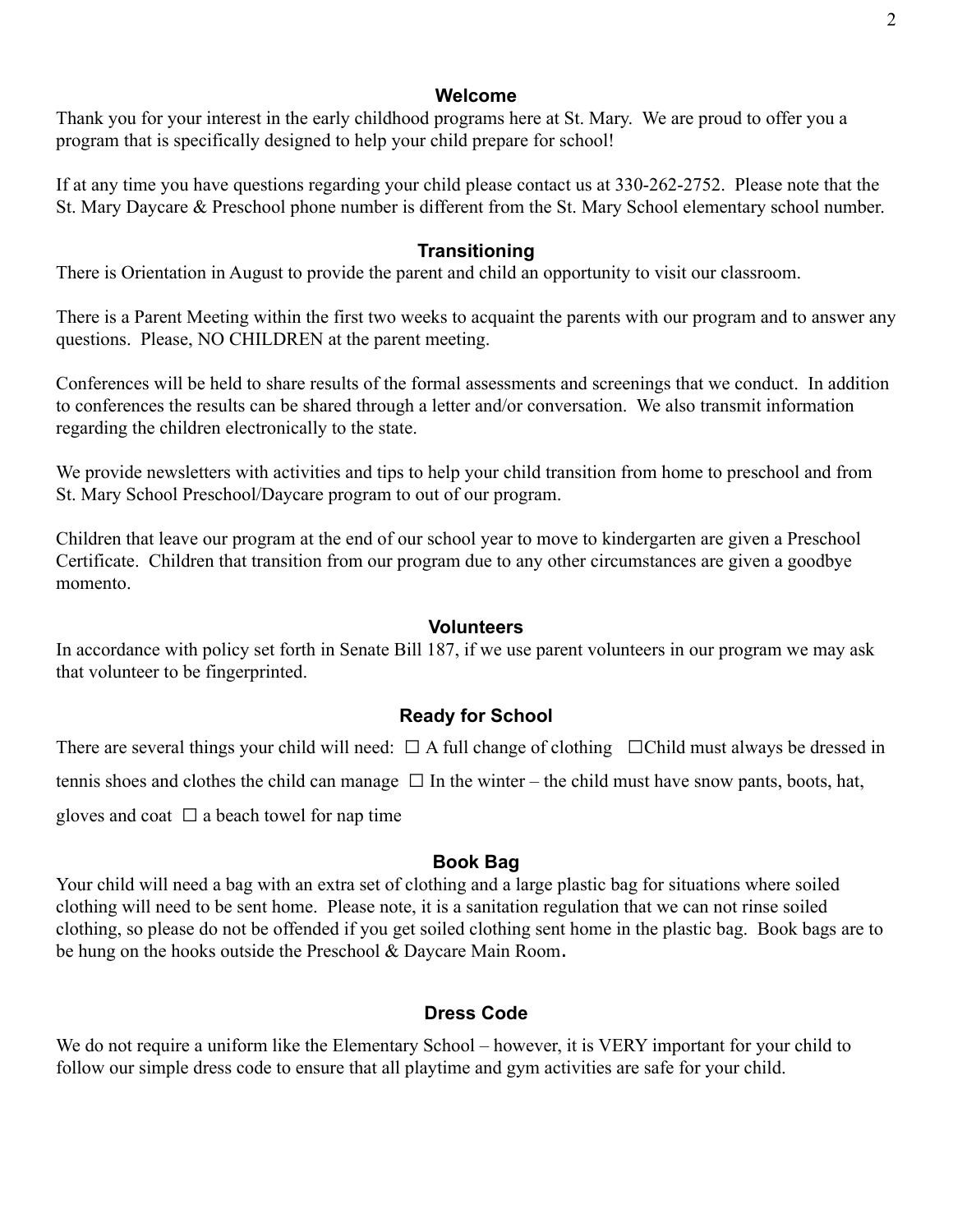Please follow the DRESS CODE listed below:

Your child should not wear sandals or any type of dress shoe, they should wear tennis shoes at all times. Your child should not wear dresses or skirts that are long and flowing. Your child should wear shorts under their dress or skirt.

Your child should wear clothing they can manage easily by themselves – elastic waist pants etc…

### **Outdoor Play**

The children go outside daily, weather permitting. The children must be dressed in tennis shoes (no sandals) and appropriate play clothes. For winter/cold weather they must have a warm coat, hat, mittens, snow boots and snow pants. You may want to have duplicates of these items and leave them in the classroom on the child's hook. If the items will be transported back and forth the items MUST be brought into the classroom. Label, label, label!!! Label all items! There is a LOST & FOUND in the classroom, but we want to avoid using lost and found.

#### **Note: If your child is too sick to go outside, they are too sick to attend our program.**

Children will not go outside if: it is raining or the temperature is below 20 degrees Fahrenheit and/or the Real Feel is below 20 degrees F or if the temperature is above 95 degrees Fahrenheit and/or the Real Feel is above 95 degree Fahrenheit.

### **Snacks-Meals-Rest Period-Treats**

The children are offered breakfast at 7:25am **the child MUST arrive on or before 7:25am to be served breakfast**. The children may not bring food from home for breakfast; we must comply with state requirements for items served. If you would like to donate or bring in breakfast items to be served please contact a staff member.

Lunch served includes food from the meat, milk, bread AND two foods from the fruit and vegetable group. Snack includes food from two of the four food groups.

Lunch is at 11:55am, again if your child needs to pack a lunch for any reason please contact the Administrator, there is a required hand-out regarding what must be served to the children while in the Daycare facility.

### **Rest period begins at 1:30 pm, if your child is not going to stay for a rest period (in other words is attending half days) we ask that the child be picked up on or before 1:30 so it does not disturb the children who will be napping.**

We provide each child with a cot. Please send in a beach towel for your child's comfort on the cot. The towel must come to school in a plastic bag (such as a Wal-Mart bag). The towel will be sent home weekly to be laundered as per the guidelines set forth in the Ohio Department of Jobs and Family Services Child Care Manual.

All children are offered snacks. **We do ask parents to donate snacks and juice.** All snacks being served in our program must be prepared commercially or in an inspected/licensed kitchen. What this means for the parent/guardian is simply that you must purchase a snack from a grocery store or other inspected facility.

Snack Suggestions

Fruit Any fruit is a great snack.

Cheese Already chunked cheeses and string cheese is easy to give to the children.

Crackers Graham crackers, crackers and peanut butter, Ritz, Saltines, Animal Crackers, Teddy Grahams, cheese crackers, Goldfish, Triscuits…

Microwave popcorn, chow mein noodles, dry cereal.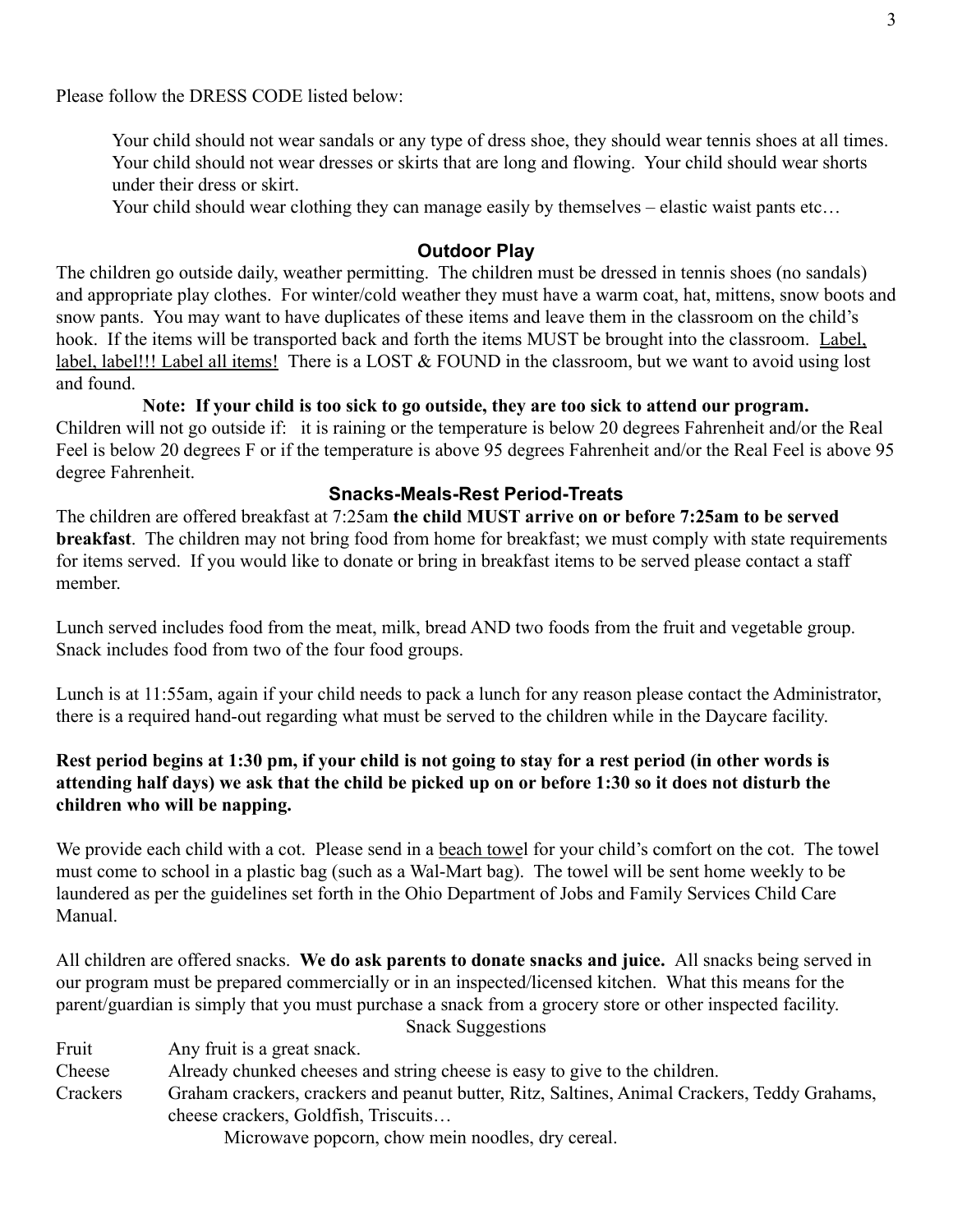Cookies Peanut butter or oatmeal. Juice Must be 100% juice.

# **Parent Access and Participation**

The parent/guardian of a child enrolled in our center shall be permitted unlimited access to the center during the hours of operation for the purpose of contacting the child, evaluating care provided, evaluating the premises or for other purposes approved by the Administrator. Parents may wish to attend field trips, parties, special luncheons or simply stop in to join the daily fun.

A staff member is available to discuss a child's progress or needs at any time. Parent/Administrator conferences are offered twice a year. If the parent(s) desires a private or lengthy discussion an appointment can be made. If parent(s) have any concerns or questions at any time it is recommended that the following chain of command be used until an answer or solution is found.

- 1. Child Development Associate Mrs. Gajda & Mrs. Miller & Mrs. Stell
- 2. Program Administrator Mrs. Hostetler.
- 3. School Principal/Building Administrator Mrs. Marvin
- 4. Pastor Father Steve

Please feel free to bring up concerns as they occur. Often they can be addressed when they are little problems, before they grow into bigger problems. The staff fully realize that you are trusting us with your little ones and we want our relationship to be a good relationship.

Daycare parents/guardians are invited to join us for lunch! Please let the staff know before 9 am of the day intended so we can make sure we can accommodate all adults for lunch. Lunch begins at 12:05 pm. If you order a school lunch there is a small fee.

We offer our main classroom office as a space for mothers to breastfeed and/or pump breastmilk.

# **Arrival and Dismissal**

The only entrance into the building that you may use is the Main entrance off the parking lot.

Each child must be accompanied into the room and only be left when a Daycare Preschool Staff member **is made aware of their presence.** The parent/guardian/adult must write the time of arrival in the Daycare Sign-in/Sign-out book. Children must be picked up PROMPTLY at the end of the session. For safety and security reasons the children must be formally dismissed by the teacher before leaving with the parent/guardian/adult.

We must have prior WRITTEN notification in order to release a child to someone other than a parent or guardian. Any person picking up your child must have a picture ID (driver's license or state ID).

A child that has an older sibling in elementary school at St. Mary may sign the child out of preschool to go with them to car line, bus or van transportation with written consent from the parent and approval from the school principal and preschool director.

Please call and let us know if your child will not be attending.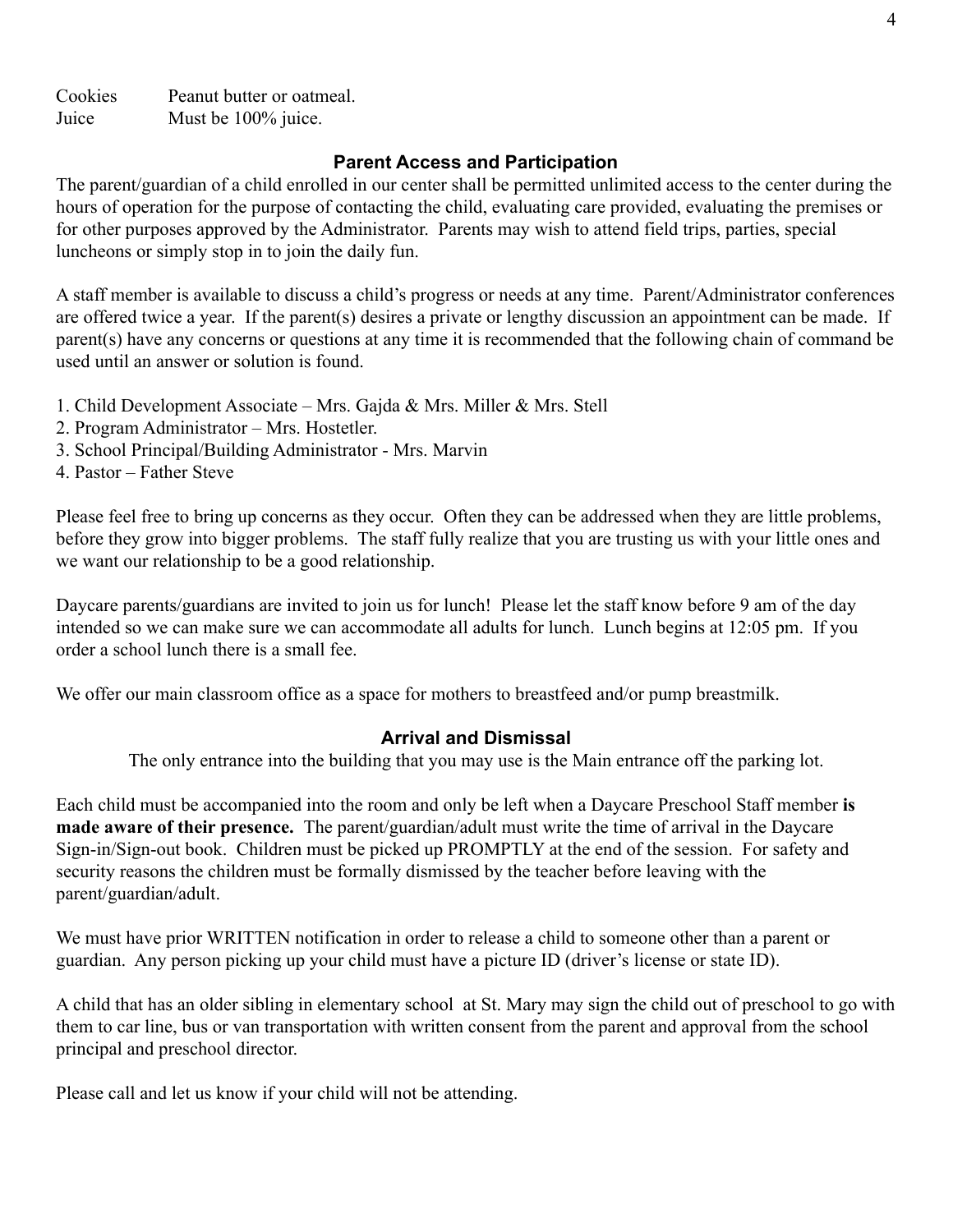**If you need to bring your child earlier than stated on the Registration Form or you need them to stay later than stated on the Registration Form, you MUST LET A STAFF MEMBER KNOW IN ADVANCE.**

**We most likely can accommodate the additional time, but we need to be sure staff have been scheduled to meet the state required child to adult ratios.**

# **Parent Bulletin Board**

There is a bulletin board in the lobby, which will be posted with information regarding both the Academic Daycare and the Preschool program. Please familiarize yourself with this bulletin board.

# **Daycare Monthly tuition and Registration**

**Tuition is due on or before the first of each month.** Advanced payments are always acceptable. The following schedule may help you to make sure monthly payments are on time:

| <b>August/September Payment</b> | Due $\omega$ Orientation held in August                             |
|---------------------------------|---------------------------------------------------------------------|
| October Payment                 | Oct. $1st$                                                          |
| November Payment                | Nov. $1st$                                                          |
| December Payment                | December 1 <sup>st</sup>                                            |
| January Payment                 | Pay prior to break – or mail in postmarked no later than Jan. $1st$ |
| <b>February Payment</b>         | Feb. $1st$                                                          |
| March Payment                   | March $1st$                                                         |
| <b>April Payment</b>            | April $1st$                                                         |
| May/June Payment                | May 1st                                                             |

After the first of each month you will automatically be issued a reminder and assessed an additional \$10.00 statement fee.

| Payments can be made - |                                        | by placing them in the box in the Daycare Preschool Main Room |
|------------------------|----------------------------------------|---------------------------------------------------------------|
|                        |                                        | mailing them to: 515 Beall Avenue, Wooster, OH 44691          |
|                        | dropping them off in the School Office |                                                               |
|                        |                                        | (Payments should NEVER be made in the Church office)          |

Make payments payable to: St. Mary All returned checks would accrue a \$15.00 fee. Arrangements for payment by money order may be required.

# **Before your child enters our program you will be asked to state the hours and days of attendance on the Registration Form.**

**If at any time during the year your needs change, we will try to accommodate.**

**If you need to bring your child earlier than stated on the Registration Form or leave them later than stated on the Registration Form you must LET A STAFF MEMBER KNOW IN ADVANCE.**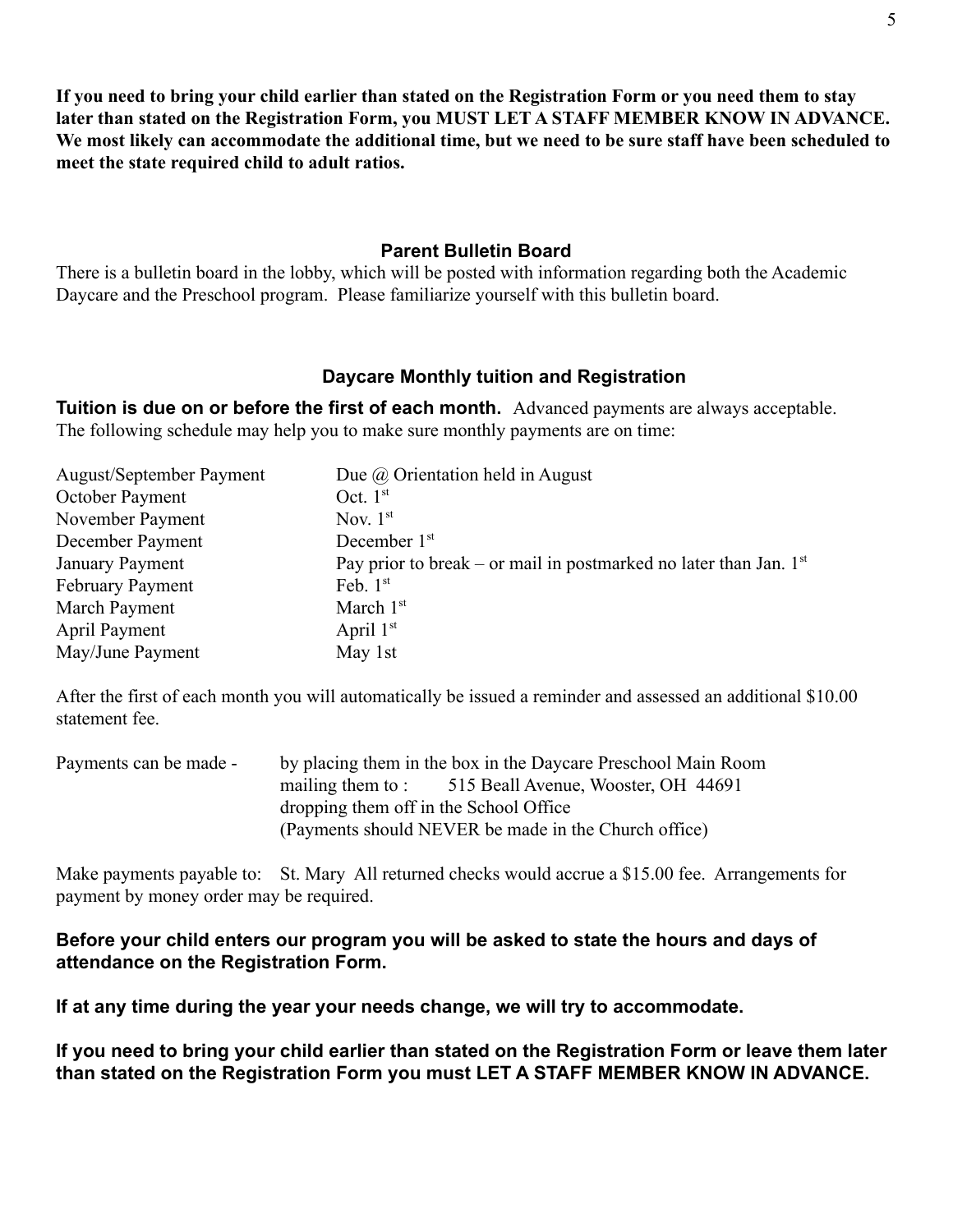Unless a child is ill for an extended length of time, absent days do not alter tuition. Absent days are defined as any day that school is in session but you choose not to bring your child to school on their regularly scheduled day for any reason, including illness.

When school is canceled or delayed due to weather or any circumstance that ends in a decision to close school or delay school, it will not alter tuition. During a State of Emergency declaration we will work to agree on a tuition amount that works to sustain the school as well as be reasonable for the families based on their work circumstances.

There will be a late charge of \$1.00 for each minute a parent/guardian is late for pick-up. After three violations, fees for late pick-up will be doubled. In cases of car-pooling, each family will be assessed the late pick-up fee.

If you are signed up for a half-day and your child needs to stay for a full day, the fee for the additional half-day is \$14.00. Parent/guardian must receive advance authorization from our staff to make sure we can accommodate your child for the additional time. You may also request authorization for your child to attend on a day that your child does not normally attend our program; the fee is \$28.00 for the extra day. Again, parent/guardian must receive advance authorization from our staff to make sure we can accommodate your child for the additional time. This is to make sure we have enough staff scheduled per the state required child to adult ratios.

We use a tuition-based system to calculate our fees. Tuition is subject to change. Tuition is as follows:

| <b>Full Time</b>     | 5 days per week              | \$4950.00 | 9 payments of \$550.00 |
|----------------------|------------------------------|-----------|------------------------|
| (Any time)           | 4 days per week              | \$4392.00 | 9 payments of \$488.00 |
|                      | Between 7:00a3 days per week | \$3465.00 | 9 payments of \$385.00 |
| And $5:30 \text{ p}$ | 2 days per week              | \$2493.00 | 9 payments of \$277.00 |
| <b>Half Time</b>     | 5 days per week              | \$3339.00 | 9 payments of \$371.00 |
|                      |                              |           |                        |
| $(8:30-1:30)$        | 4 days per week              | \$2808.00 | 9 payments of \$312.00 |
|                      | 3 days per week              | \$2250.00 | 9 payments of \$250.00 |
|                      | 2 days per week              | \$1674.00 | 9 payments of \$186.00 |

Please note, the tuition is a yearly fee that is simply divided into 9 equal payments. You may feel that when we are on break you are paying for days that we are not in session. This is not the case, the tuition is calculated **based on the number of days we are in session** and the final yearly amount is simply divided into monthly payments to help you budget for your tuition fees. You are obligated to pay agreed upon tuition.

#### **Registration**

There is a \$35.00 fee paid upon registration. This is a non-refundable fee that secures placement in the program.

### **Discipline**

The purpose of discipline is to promote and encourage self-control. The staff at St. Mary Daycare & Preschool feel that discipline and respect go hand-in-hand. Parents and staff need to work together to advance the growth and welfare of the children.

The staff at St. Mary Daycare & Preschool never condone physical punishment.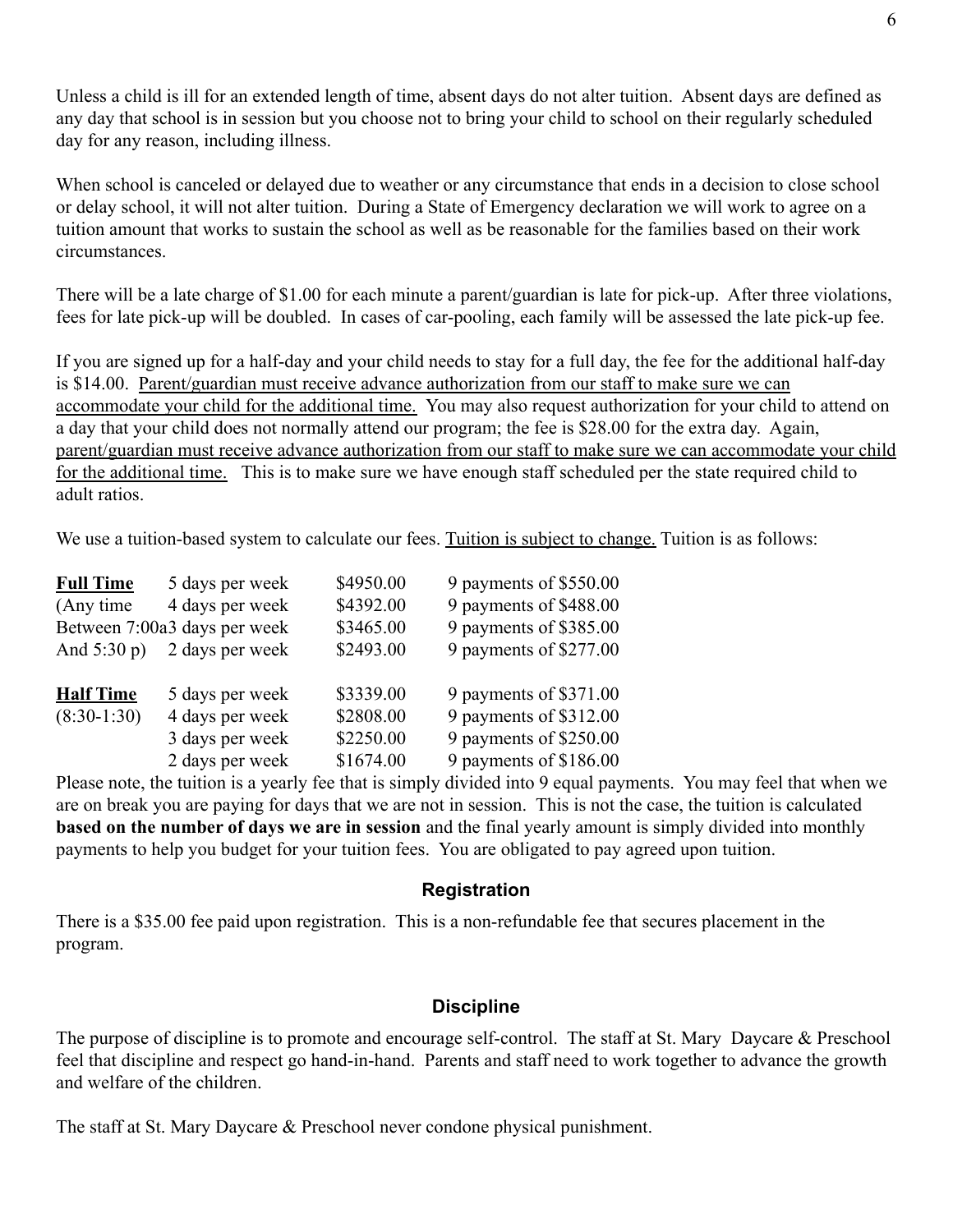### Discipline Policy

Purpose: To teach self-control and to promote learning in a safe environment. All discipline is consequence based.

Reflection/Discussion/Quiet Time/Time Out Discipline techniques are to be used for the following reasons: Harming Self Harming Others Damaging others' property Saying hurtful or disrespectful words

When one of these infractions occurs there is no discussion of the incident. The staff member's response should be similar to: "I am sorry you chose to behave in such a manner. 'Infraction' is not acceptable behavior." Be factual, not emotional. Be quiet and firm, not loud. Use eye level, close conversation when possible.

Time-Out will be in a chair. Take the child to the Time-Out chair and say: "When you are ready to talk to me about 'infraction' let me know." Time-Out is 1 minute per year of age. The end of Time-Out is when the adult begins to talk with the child. A timer shall be used to be aware of the length of time. The Time-Out will be recorded on a Phoenix Reminder.

The staff will not approach a parent/guardian about Time-Out or Phoenix Reminder unless it is repetitive or the child's behavior was extreme. If you wish to find out more about the incident please ask to speak to a staff member out of earshot of your child.

All other discipline is to be in direct response to the problem. EXAMPLE: "running" the staff member says, "You may not run in the room. I need for you to sit and play now."

| In all discipline actions: | Avoid power struggles.                   |
|----------------------------|------------------------------------------|
|                            | Try to understand the child's situation. |
|                            | Do not humiliate or intimidate a child.  |

### Quiet Time/Calm Down Bottle

Quiet Time Area is in the book center or the single child station. The Calm Down Bottle may be used at the tables or an area in which the child can relax. The child may have a book during Quiet Time. The child may elect to go to the Quiet Area on their own or a staff member may instruct them to go to the Quiet Area. This may last from 10 – 15 minutes depending on the child. A quiet discussion of the behavior between child and the staff member should end this time.

It is very important that other staff do not interfere with discipline between a staff member and a child. Do not interfere with any disciplinary action unless the staff member involved asks for help or advice. We must support each other and form a united team for the sake of the child.

Discipline should be quick and meaningful. No action should take longer than a few minutes or the learning experience will be lost.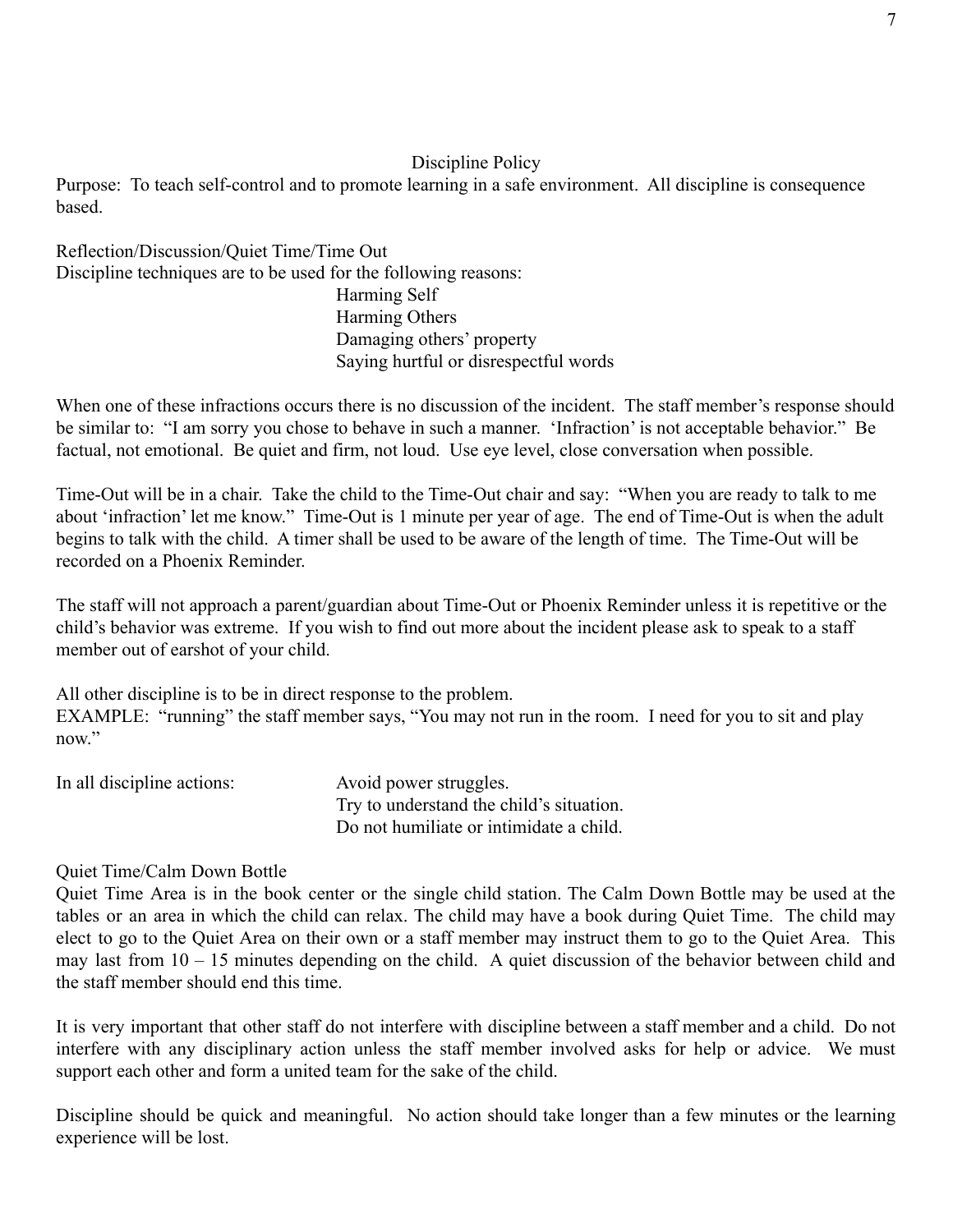This discipline policy applies to all staff and parents while they are at the center.

### **Family/Custodial Situations – Relationship with the Daycare & Preschool**

In two-parent families it is assumed that both parents are living at the same address unless we have been notified otherwise. It is assumed that both parents are communicating regarding the child and all information is shared by and between the parents even if the parents have separate residences.

In families experiencing separation of parents or divorce, all information will be sent home with the child. It is assumed that both parents are communicating regarding the child and all information is shared by and between the parents. Since this situation frequently impacts the child's behavior, we ask that you inform the Administrator.

In cases of divorce and a decree involving a clear custody situation, the Administrator is to be informed and provided with a copy of the entire decree. Unless decree states otherwise, all communications will be sent home with the child for the custodial parent.

In cases of joint custody, it is assumed that the one copy of communications being sent home with the child will be shared by and between the parents. If an additional copy of information needs to be sent home, it must be requested of the Administrator.

Regarding parent conferences in all custody situations, the general procedure is that one conference appointment is scheduled to be attended jointly, if both parents wish to attend.

#### **Schedule**

A sample of daily activities for Academic Daycare will be:

| Conversation and playtime.                                               |
|--------------------------------------------------------------------------|
| Child MUST arrive on or before 7:25 to be served breakfast               |
| Free Play Time                                                           |
| Clean-up                                                                 |
| Begin Preschool                                                          |
| Daily curriculum will vary according to the calendar                     |
| Recess – Weather permitting recess will be outside                       |
| Bathroom/wash hands                                                      |
| Lunch upon returning to the classroom - sanitize hands                   |
| Afternoon Session – includes an activity bathroom/wash hands and naptime |
| Bathroom/wash hands and return to the Daycare & Preschool Main Room      |
| Recess – Weather permitting recess will be outside                       |
| Bathroom/wash hands                                                      |
| Snack                                                                    |
| Free Play Time - prior to leaving program please have child wash hands   |
|                                                                          |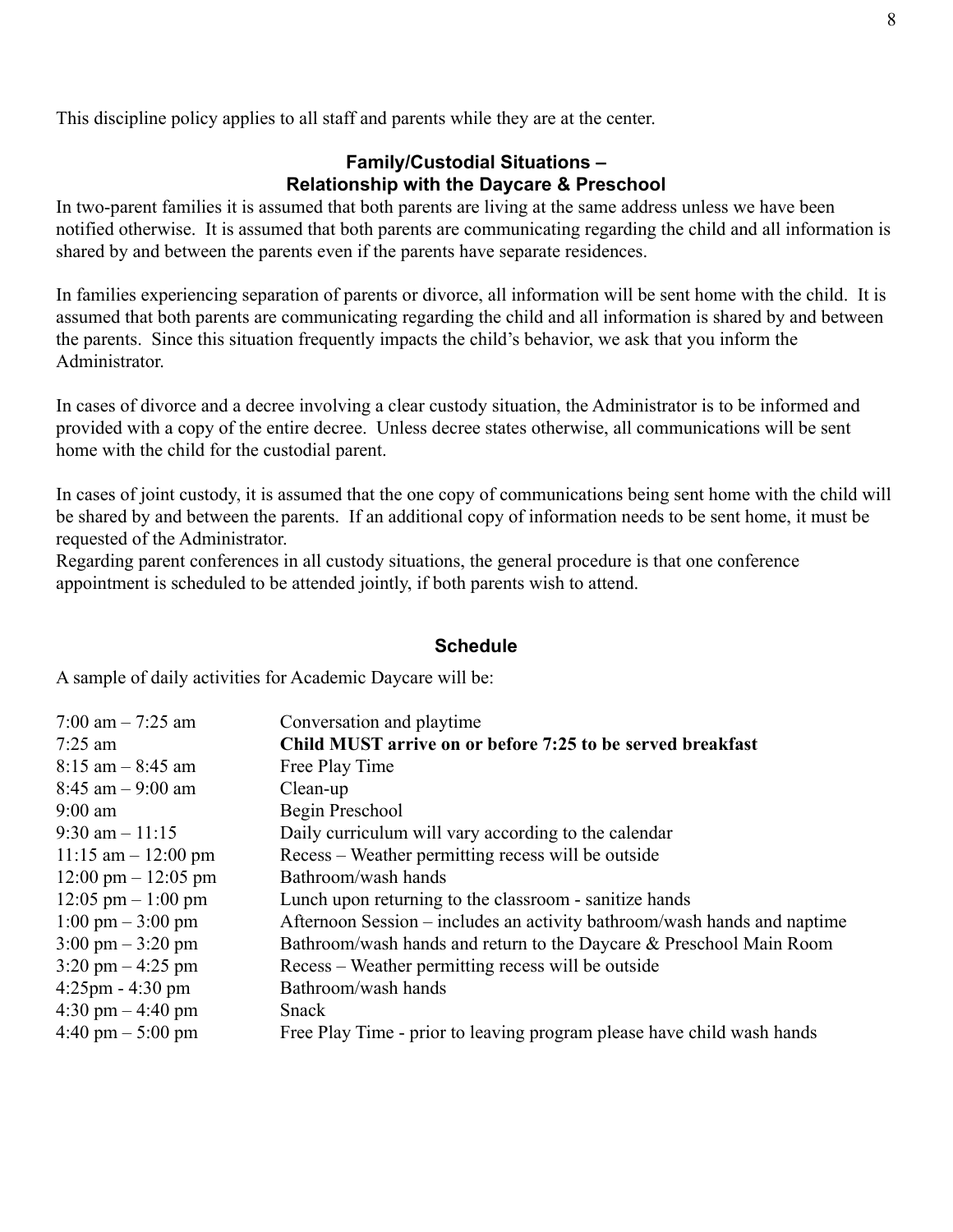#### **Movie Policy**

We do watch videos or television programs. They are usually children's animated movies. Lately these selections are rated PG, if you are against your child watching any of these selections notify a staff member.

#### **Toys**

Toys from home are not allowed in the room, except of course for "Show & Tell". Show & Tell items must be brought to a staff member when the child arrives.

#### **Birthday Invitations**

We do not allow birthday party invitations to be delivered in the room unless they are inclusive. This means every child must receive an invitation in their mailbox or every girl and every boy. The children are extremely aware of what they receive in their mailbox and of who was invited and who was not.

#### **Food in the Classroom**

Food or drink from home or a restaurant may not be brought into the room.

#### **Roster**

A roster is available upon request.

#### **Safety of the Children**

Children considered to be age appropriate for Kindergarten shall be allowed to run errands within the school building. Errands would be similar to the following: going to the main room from the nap room to retrieve a forgotten nap blanket. They shall not be allowed to use the restroom alone because the older school children have access to the private children only bathrooms.

Michelle Hostetler, Pam Gajda, Lisa Miller, Janessa Stell, Regan Meier and Janet Dawson have all completed courses in child protection (VIRTUS). Michelle Hostetler, Pam Gajda, Lisa Miller and Janessa Stell have additional training in Child abuse, Child First Aid and Child CPR and Communicable Disease. .

A staff member is in charge of a child or group of children at all times and shall be responsible for their safety. No child shall ever be alone or unsupervised.

The person responsible for bringing the child MUST be sure that a staff member is aware of the child's arrival and departure. The person responsible for picking up the child to go home shall be responsible for a bathroom trip to wash hands prior to leaving the building.

We have a phone in the Daycare & Preschool office that is separate from the Elementary school phone. Please call 330-262-2752 to reach the Daycare & Preschool.

We participate in fire drills each month. We participate in tornado drills. We participate in Crisis plan drills.

Medical, Dental and General Emergency plans are posted in each room. Tornado and Fire Safety Station diagrams are also posted in each room.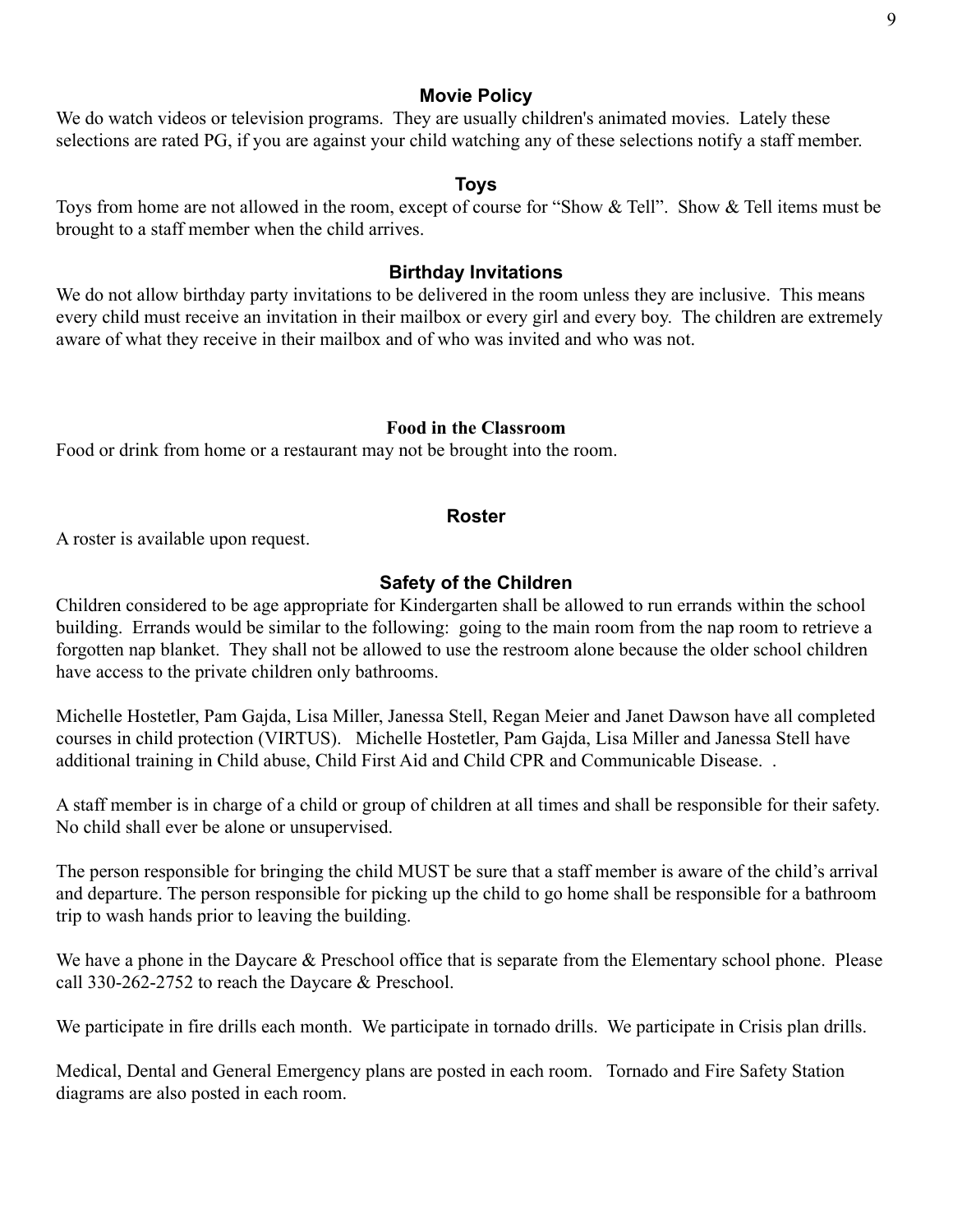It is our policy that our staff will not transport the children. In the case of an emergency the child will be transported by an Emergency Squad or parent/guardian.

All children in our program must have a signed Emergency Transportation Authorization form on file authorizing the child to be transported to Wooster Community Hospital. **If the parent or guardian refuses to authorize transportation we reserve the right to not allow the child to participate in our program.**

We do not participate in swimming or water activities.

An incident report will be completed if the child has an illness, accident or injury which requires first aid treatment, receives a bump or blow to the head, is transported for emergency treatment or an unusual or unexpected event occurs which jeopardizes the safety of the children or staff.

Use of aerosols shall be prohibited when the children are in the room.

All staff members are obligated to immediately notify Children's Services if abuse or neglect is suspected – 330-345-5340.

We have two evacuation sites: 1) St. Mary Church, and 2) First Presbyterian Church, 621 College Avenue, Wooster OH 44691 (across the street from McDonald's). Please acquaint yourself with both sites. Depending on the crisis, one of these locations will be used.

All parents/guardians/adults are required to buzz into the building with the pad by the door.

### Crisis Procedures

In the event of fire or a safety threat our first action is to evacuate from the building and call 911. If the safety threat prohibits safe evacuation we blockade the doors and call 911. In the event of a blockade we will not move until first responders arrive and enter the room.

In the event of a tornado, severe weather threat (such as flood - but not limited) or earthquake our first response is to take shelter in the interior hallways near our classroom and/or nap room and call 911. If the weather destroys the building and/or renders the building unsafe we will evacuate the building.

In the event of an evacuation we will be safely away from the building and remain on the school property. If remaining on the school property is not safe we have two evacuation sites: 1) St. Mary Church, 527 Beall Avenue, Wooster, OH 44691 and 2) First Presbyterian Church. Depending on how far away we need to be to remain safe from the crisis, one of these locations will be used. Be aware that WQKT 104.5 is our local news radio outlet.

# **Management of Communicable Diseases**

For the management of suspected illness our staff is guided by (1) the Ohio Department of Health and Ohio Department of Job and Family Services Handbook and (2) a Communicable Disease Chart. The Chart is on display in the Daycare & Preschool Main Room.

The school building is regularly sanitized by the school maintenance staff, they use hypochlorous acid in addition to other commercial sanitizers.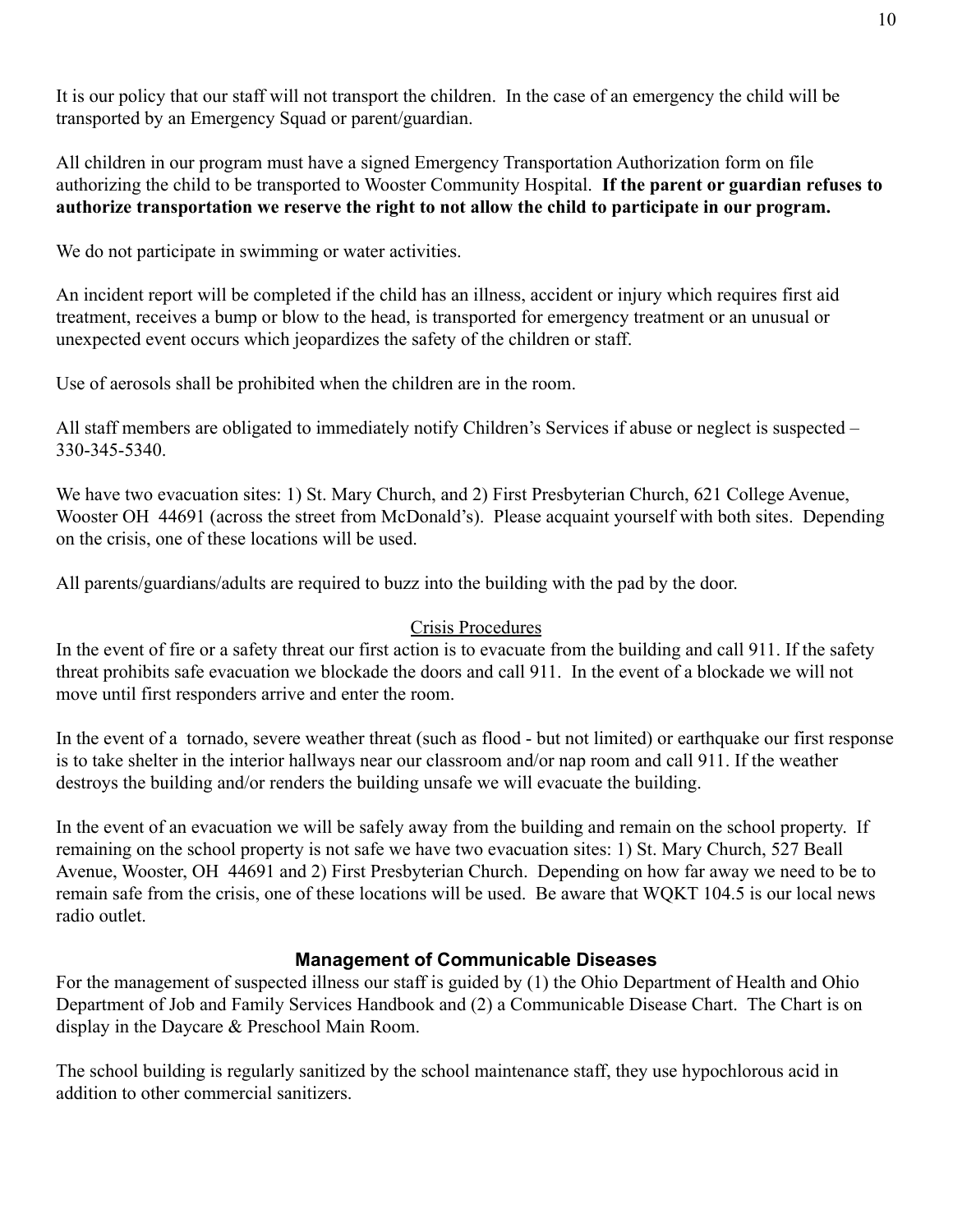The preschool Main Room is cleaned and sanitized with bleach solutions recommended by the State of Ohio and are prepared daily.

We will provide services for a child whose parents have a religious or medical objection to immunizations.

A staff member will immediately telephone parent/guardian when the child exhibits signs of illness.

Parents will be notified by a sign near the sign- in/out book if the children have been exposed to a communicable illness. We will also send a written note within 12 hours of being notified that a child was in the center with a communicable illness. Children will be readmitted to the center after at least 24 hours of being free of fever and other symptoms without medication. If they are not symptom free please check with a doctor to determine your child is not contagious.

Covid 19 Pandemic policy: we will follow the guidelines of the local health department and the Diocese of Cleveland in handling Covid19. There is an additional waiver to be signed by the parent and included in the file papers to be kept on your child.

# **CHILD AND STAFF EXCLUSION AND ADMITTANCE CRITERIA**

Your child should not attend if they are currently displaying one of the following conditions.

Children and Staff will need to have their temperature scanned upon entrance to the program. Parents are also able to take their child's temperature at home and record the results in the Sign-In/Out book. The Temperature of your child must be under 100 degrees F, please list the daily temperature in the Sign-In/Out book at drop off. You may take your child's temperature at home prior to coming to our program as well.

Your child will be sent home if they develop one of the following conditions while in our care:

The child will be isolated to a cot in the Daycare & Preschool Main Room until a parent/guardian arrives to pick the child up. This cot will be sanitized after every use.

| Exclusion                                              | Re-admittance                                  |
|--------------------------------------------------------|------------------------------------------------|
| <b>Axillary temperature of 100 degrees Fahrenheit</b>  | Once fever has been resolved for 24 hours      |
| Diarrhea (more than three abnormally loose             | Diarrhea has ceased for 24 hours               |
| stools within a 24 hr period)                          |                                                |
| <b>Viral Meningitis</b>                                | Must be under a physician's care               |
| Vomiting more than once during previous 24             | Vomiting has ceased for 24 hours               |
| hours or in combination with any other symptom         |                                                |
| Severe coughing (causing the child to become red       | Once severe coughing has ceased                |
| in the face or to make a whooping sound)               |                                                |
| Sore throat or difficulty swallowing                   | Excluded until diagnosed – readmit with Dr. OK |
| Redness of the eye, obvious discharge, matted          |                                                |
| eyelashes, burning, itching                            | Excluded until diagnosed – readmit with Dr. OK |
| <b>Rash</b> – untreated skin patches, unusual spots or |                                                |
| rashes                                                 | Excluded until diagnosed – readmit with Dr. OK |
| Yellow skin and yellow whites of the eyes              | Excluded until diagnosed – readmit with Dr. OK |
| Unusually dark urine or grey or white stool            | Excluded until diagnosed – readmit with Dr. OK |
| Difficult or rapid breathing                           | Excluded until diagnosed – readmit with Dr. OK |
| Stiff neck with an elevated temperature                | Excluded until diagnosed – readmit with Dr. OK |
| <b>Evidence of untreated lice</b> , scabies or other   |                                                |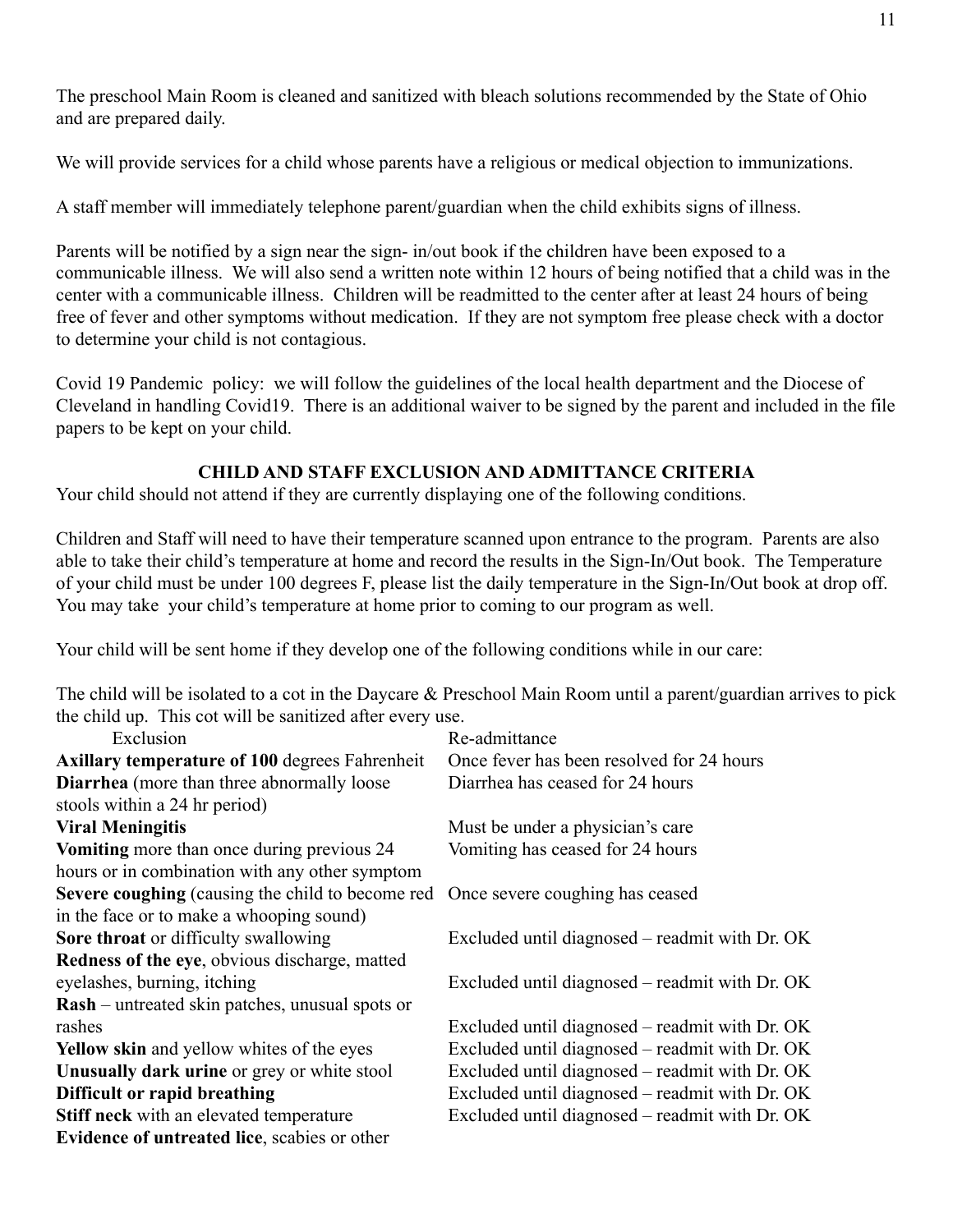throat, difficulty breathing, loss of taste, loss of smell not limited to this list of symptoms.

parasitic infestation Excluded until diagnosed – readmit with Dr. OK **Covid19** sneezing, coughing, runny nose, sore Excluded until diagnosed - readmit with Dr. OK

Your child will not be sent home if they display ONE of the following conditions, but we will want to discuss the condition with the parent/guardian: earache, headache, axillary temperature less than 100 degrees Fahrenheit, fussiness, runny nose or severe cough. If a child displays TWO symptoms they will be sent home; ex.; runny nose in combination with an additional symptom such as severe cough or low grade fever and may be readmitted with Dr. OK or after a 24 hour period of being symptom free without the aid of medication.

Axillary Temperature (under the arm)

Normal Axillary temperature is 97.6 degrees Fahrenheit.

We use a digital thermometer to take an axillary temperature.

We use a temperature scanner to take a surface skin temperature - this is used as a guide and may be followed up with an axillary temperature with a digital thermometer.

# **Administration of Medication, Food supplements and Modified Diets**

We will administer medication, food supplements and modified diets provided that the parent/guardian returns a properly filled out "Administration of Medication" form. Parent/guardian also must notify the staff of any situation that requires a Medical Care Plan such as the use of an inhaler. We will administer all required medication with the proper completion of the "Medical Care Plan" form.

We encourage parents to allow their child to eat the school lunch. The lunches provided by the school cafeteria meet the state health requirements. **If a parent must pack a lunch for any reason they must contact the Administrator in advance.**

### **Delayed Operation and Cancellation**

During severe weather the Daycare & Preschool closing will follow Wooster City Schools. These announcements will be made over WQKT radio (960 am or 104.5 fm) or local Cable Channel 9. DO NOT call.

If we are open and you feel conditions are hazardous you may choose to keep your child home. Preschool is not mandatory schooling. If we are open, please call and let us know if your child is not attending.

### **Delayed operation or cancellation will not alter the tuition.**

### **Field Trips**

If/when our program goes on an outing the children will be transported by parent/guardian or will walk to our destination. Written permission is required from parent/guardian for a child to participate in any field trip. Each child will be assigned to a specific staff member for the field trip and shall wear a tag that displays St. Mary Daycare & Preschool, address and phone number.

### **Non-discriminatory Statement**

St. Mary Daycare & Preschool will not discriminate on the basis of race, sex, national origin, religion, medical and/or handicapping condition. Handicapped children will be accepted if with reasonable accommodation on the part of St. Mary the handicapped child could be accommodated.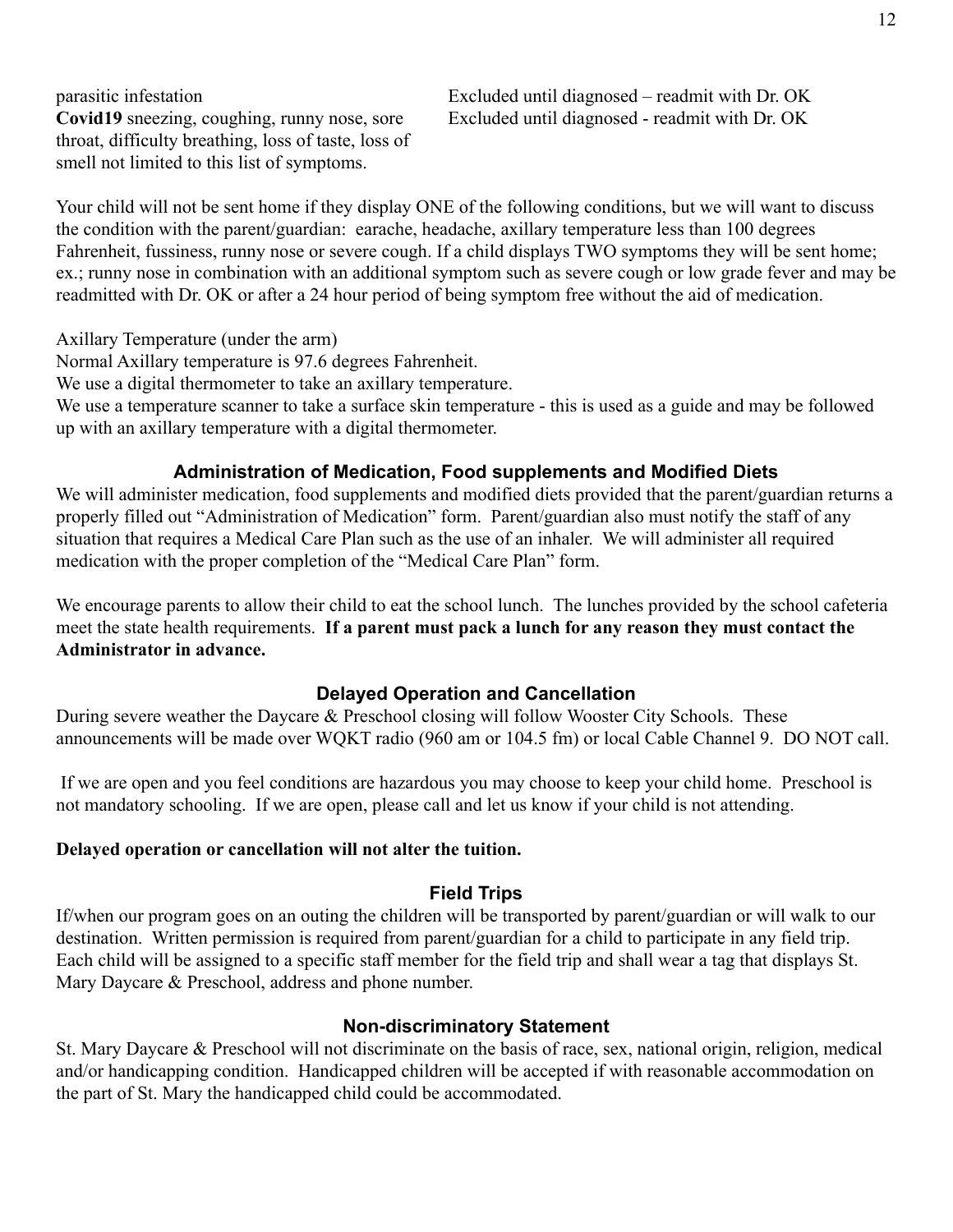### **Licensing and Ratios**

St. Mary Daycare & Preschool is licensed by the Department of Job and Family Services. The Ohio Job and Family Services Child Care Manual is available for review upon request. There is a toll free number for contacting the Ohio Job and Family Services Department listed on our license, which is posted in the Daycare & Preschool Main Room. We are licensed to have 41 children in our facility at a time.

St. Mary Daycare & Preschool will not exceed the following state required ratios:

| 1:12 | 3 year olds   |
|------|---------------|
| 1:14 | 4-5 year olds |

Ratios for preschoolers 3 years and older may be doubled for 1 ½ hours at naptime as long as all children are resting quietly on their cots and there is enough staff in the building to meet the regular required staff/child ratio if there is an emergency.

Maximum group sizes are as follows:

| Preschoolers 3 - 4 years old: |                                                                 |
|-------------------------------|-----------------------------------------------------------------|
| Preschoolers 4-Kindergarten   | 28 (NOTE: we do not serve Kindergarten children in our program) |

### **Records Transfer Policy**

With proper authorization from parent/guardian St. Mary School Preschool \* Daycare will transfer a child's records:

- Electronically (via email and other electronic methods)
- By mail
- By hard copy given directly to parent/guardian

If/when you find you are in transition and need your child's records transferred simply have the other school/care center send us proper written authorization or ask a staff member for a release form to give to the new school/care center.

#### **Developmental Screening Procedures**

St. Mary School Preschool and Daycare uses ASQ 3 to determine proper development of the children. Each child is screened within 60 days of enrollment. The results are scored using the process developed by the publisher. The results are shared with parents and the St. Mary staff and parent may discuss any additional concerns at that time. If scores show a need for further diagnostic testing, a referral will be made to the child's doctor.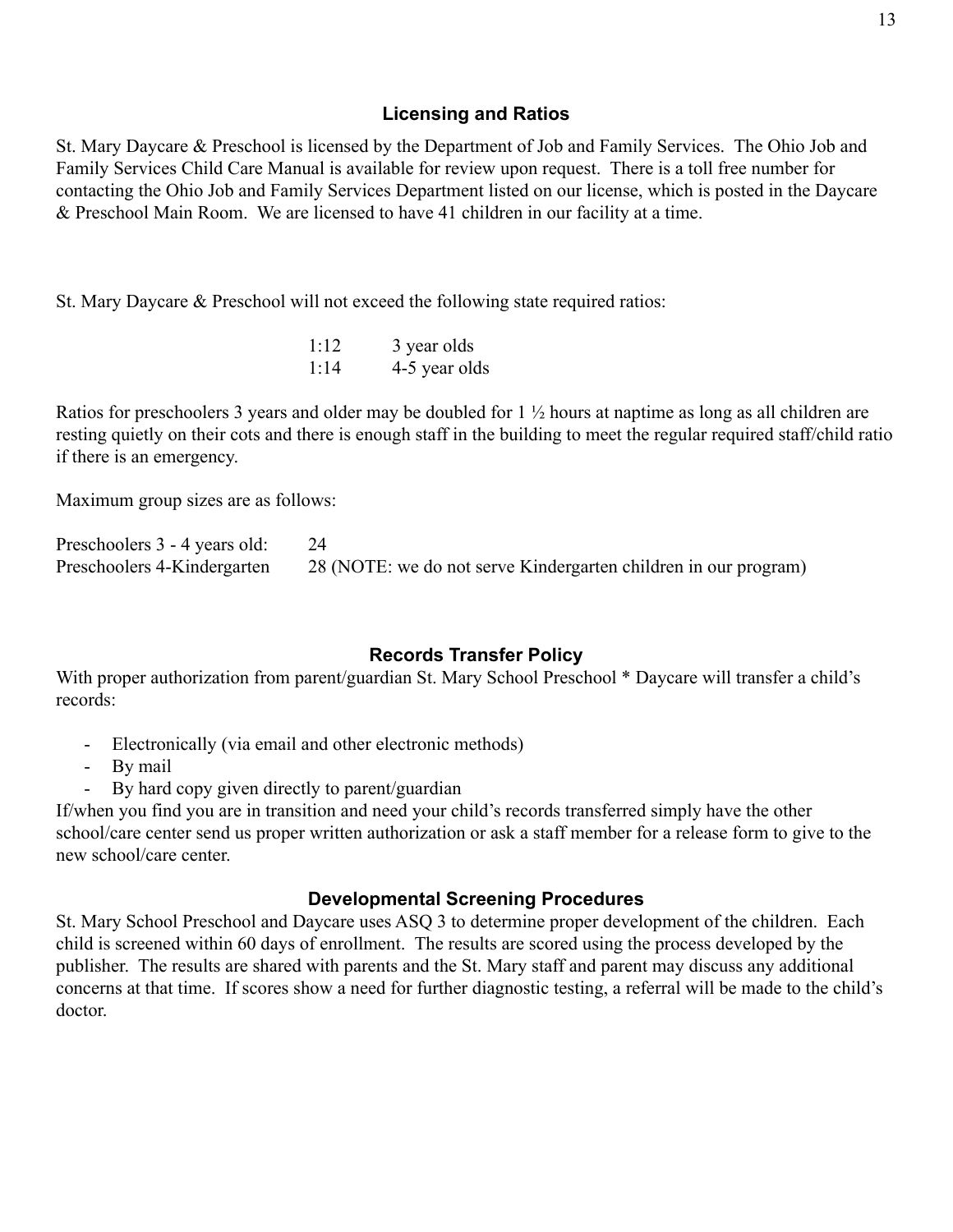### **Health Screening and Referral Process**

Each child attending St. Mary School Preschool Daycare is required to have a physical (JFS01305) on file within 30 days of enrollment. When staff receive the physical it is placed in the child's file and the expiration date is noted on the classroom calendar. The physical is checked that the screenings are completed. If any of the screenings were not documented on the form by the child's physician you will be asked to have the screening completed. We provide all parents with information regarding the importance of the health screenings.

# **Potty Trained/Potty Accidents**

Each child attending St. Mary School Preschool \* Daycare is required to be potty trained. If the child has a potty accident involving feces the parent/guardian will be called to pick the child up. The parent/guardian may return the child to St. Mary School Preschool \* Daycare once the child has been cleaned up. If a child has multiple accidents/or it is determined that they are not adequately potty trained they will be asked to stay home and complete potty training. The parent/guardian may continue to pay for the child's spot in the program to reserve their spot and they may return once potty training is completed.